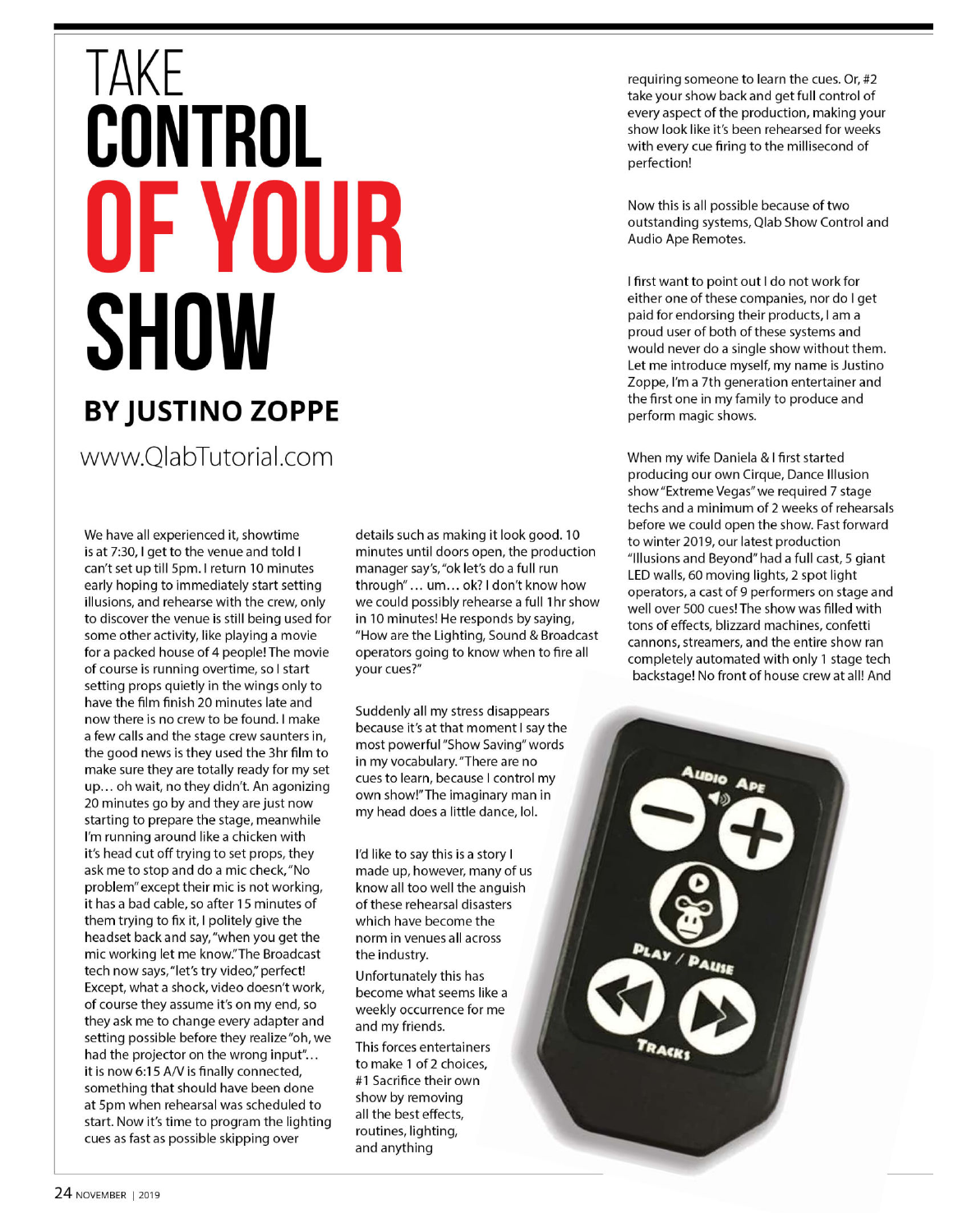|                   |                           |             |                           |                | $\bullet\bullet\bullet$<br>Hamlet - Main Cue List |                       |                           |          |                                                                                                                                                                                                                                                                                                                       |                       |           |                         |               |                     |                            |
|-------------------|---------------------------|-------------|---------------------------|----------------|---------------------------------------------------|-----------------------|---------------------------|----------|-----------------------------------------------------------------------------------------------------------------------------------------------------------------------------------------------------------------------------------------------------------------------------------------------------------------------|-----------------------|-----------|-------------------------|---------------|---------------------|----------------------------|
|                   |                           |             |                           |                |                                                   |                       |                           | GO       | 10-1 - base scene<br>Notes                                                                                                                                                                                                                                                                                            |                       |           |                         |               |                     |                            |
|                   |                           |             |                           |                |                                                   |                       |                           |          |                                                                                                                                                                                                                                                                                                                       |                       |           |                         |               | 2 Cue Lists         | O Active Cues              |
| $\bullet$         |                           |             | Hamlet - Light Dashboard  |                |                                                   |                       | $\sigma$                  |          | $\bullet 0 \quad Q \quad \blacksquare \quad \blacksquare \quad T \quad Q \quad \blacksquare \quad \blacksquare \quad \blacksquare \quad Q \quad \square \quad Q \quad \blacktriangleright \blacksquare \blacksquare \quad Q \land C \to d^* \cup \lhd \lhd \Sigma \oplus \mathrel{\mathop{\rm \mathbf{1:}}\nolimits}$ |                       |           |                         |               | > Main Cue List     |                            |
|                   |                           |             |                           |                | over time                                         | Tiles C               |                           | Number   | $\circ$                                                                                                                                                                                                                                                                                                               | Target                | Pre Walt  | Action $\blacktriangle$ | Post Walt < & | <b>&gt; Presets</b> |                            |
|                   |                           |             |                           |                |                                                   |                       | σ                         | 10       | * scene 1.1 atmo                                                                                                                                                                                                                                                                                                      |                       |           | 10:00.00                |               |                     |                            |
|                   |                           |             |                           |                |                                                   |                       | o                         | $10 - 1$ | base scene                                                                                                                                                                                                                                                                                                            |                       | 00:00.00  | 00:05.00                | 00:00.00      |                     |                            |
| mixed)            | (mixed)                   | (mixed)     | (mixed)                   | (mixed)        | 3                                                 | 20                    | Θ                         | $10 - 2$ | moonrise                                                                                                                                                                                                                                                                                                              |                       | 0.0000    | 10:00.00                |               |                     |                            |
| <b>Lintensity</b> | all.intensi.              | all.Red     | all.Green                 | all.Blue       | all.Amber                                         | all.White             | $-10$                     | $10 - 3$ | crickets, early evening                                                                                                                                                                                                                                                                                               | $\bullet$             |           | 00:10.63                |               |                     |                            |
| 18                | 60                        | 35          | 28                        | 15             | 79                                                | 3                     | $-10$                     | $10 - 4$ | wind in trees                                                                                                                                                                                                                                                                                                         | $\boldsymbol{\Theta}$ | 00:00:00  | 00:24.47                | 00/00/00      |                     |                            |
| warm.             |                           | sides.inte. | sides Red                 |                | sides.Blue                                        |                       | 8                         | $10 - 5$ | clouds background loop                                                                                                                                                                                                                                                                                                | $\odot$               |           | 01:02.77                |               |                     |                            |
|                   | f cool                    |             |                           | sides.Gre.     |                                                   | sides.Am.             | $\mathbf{H}$              | $10 - 6$ | leaf animation texture                                                                                                                                                                                                                                                                                                | $\omega$              | 10.00.00  | 00:56.36                | 00:00:00      |                     |                            |
| 20                | 35                        | 28          | 15                        | 79             | 3                                                 | 20                    | и                         | 20       | level down crickets                                                                                                                                                                                                                                                                                                   | $10-3$                |           | 00:20.00                |               |                     |                            |
| des.Whi           | side SL.L.                | side SL.R.  | side SLG                  | side SL.B.     | side SL.A.                                        | side SL.              | Θ                         | 30<br>40 | "stand and unfold yourself"<br>▶ ghost of old hamlet enters                                                                                                                                                                                                                                                           |                       | 10:00:00  | 00:12.00<br>01:15.43    | 00:00.00      |                     |                            |
| 35                | 28                        | 15          | 79                        | 3              | 20                                                | 10                    | σ<br>σ                    | 50       | <b>&gt; blackout</b>                                                                                                                                                                                                                                                                                                  |                       |           | 00:06.00                |               | New List New Cart   |                            |
| ide SR.L.         | side SR.R.                | side SR.G.  | side SR.B.                | side SR.A.     | side SR.                                          | bx.intensi            |                           |          |                                                                                                                                                                                                                                                                                                                       |                       |           |                         |               |                     |                            |
|                   | $\overline{a}$            | 100         | 18                        | 18             | 18                                                | 18                    | <b>Basics</b>             |          | Curve Shape<br>Levels<br>Triggers                                                                                                                                                                                                                                                                                     |                       |           |                         |               |                     |                            |
| 13                | bx.Green                  | bx.Blue     |                           | $\overline{2}$ |                                                   | $\overline{a}$        |                           |          |                                                                                                                                                                                                                                                                                                                       |                       |           |                         | Add Command C |                     | <b>CONTRACTOR</b> Soft Com |
| bx.Red            |                           |             |                           |                |                                                   |                       |                           |          |                                                                                                                                                                                                                                                                                                                       |                       |           |                         |               |                     |                            |
| 18                | 18                        | 18          | 18                        | 18             | 18                                                | 60                    | <b>Instrument</b>         |          | <b>Values</b>                                                                                                                                                                                                                                                                                                         |                       |           |                         |               |                     |                            |
|                   | <b>B</b>                  |             | R                         | $\mathbf{P}$   | 10                                                | 11                    | sides.White<br>sides.Amb. |          | 20<br>$-\bullet$<br>$\overline{\mathbf{3}}$                                                                                                                                                                                                                                                                           | ●                     |           |                         |               |                     | Expand X<br>Expand X       |
| 60                | 60                        | 60          | 60                        | 60             | 60                                                | 60                    | sides.Blue                |          | 79                                                                                                                                                                                                                                                                                                                    |                       |           |                         |               | Θ                   | Expand X                   |
| 12                | 13                        | 14          | 15                        | 16             | 17                                                | 18                    | sides.Green               |          | 15                                                                                                                                                                                                                                                                                                                    |                       |           |                         |               |                     | Expand X                   |
|                   | Latest: 10-2 · moonrise   |             | Clodate Latest Cue 30U    |                | Elistate 0 Ori                                    | Ing Cues              | sides.Red                 |          | 28                                                                                                                                                                                                                                                                                                                    |                       | $\bullet$ |                         |               |                     | Expand X                   |
|                   |                           |             |                           |                |                                                   |                       | Sliders 2                 |          | Collate effects of previous light cues when running this cue                                                                                                                                                                                                                                                          |                       |           |                         |               | Light Patch         | Light Dashboard            |
|                   | <b>Revert Changes 30R</b> |             | New Cue with Changes, 3DV |                |                                                   | New Cue with All 0 XN | EGB Show                  |          |                                                                                                                                                                                                                                                                                                                       |                       |           | 28 cues in 2 lists      |               |                     | II O O                     |





that's because Qlab Show Control was fring all the lighting, sound and video cues as well as triggering curtain cues and even calling all spot light cues automatically into the wireless comms. This not only allowed us to produce a bigger production with less expenses but it enabled spot light operators and stage crew to be swapped out during the 51 show run without any rehearsals! Qlab took care of everything.

The most popular comment I get from other acts is "that wouldn't work for me because my show runs live and needs to have cues handled manually".

Well then, that is where the worlds most amazing remote system comes in… Media Monkey! It's the remote designed for Qlab by Audio Ape.

Many of you have been using the Audio Ape Remote for your iPhone or iPad for years, controlling only your audio cues. Media Monkey is slightly diferent, frst it's more advanced then Version 1.0 which many of

you might have used, and more importantly it is USB, designed to run many apps in your computer, specifcally designed to fre Qlab Cues! And this is what allows the performer on stage to now have full control over Lighting, Video, Live Cameras and of course Sound cues and overall Volume.

So many times I'm doing a show and the sound tech decides the volume is too loud and lowers it. With media monkey remote you can immediately tap your pocket and the volume is restored! What if I told you not only can you have your show run live, but actually skip full routines, add new ones, and even do impromptu close up magic with a specifc lighting, live cameras and music that was never part of the original running order!

## You can!

On the remote are 5 simple buttons, Volume Up, Volume Down, Go, Move Up, and Move Down, pretty simple, however, there are 3 additional buttons which can be fred by holding down one of three buttons for 3

seconds. If you hold the Go button for 3 seconds all cues will gently fade out and stop, allowing you to do any number of things, like restart, skip the trick, etc. Holding down the Move Up or Move Down buttons fres one of two possible Hotkey cues, which could be assigned to anything you wish in Media Monkey. In my case I assigned the key to a live camera routine where I can immediately stop all cues, fade in a live camera, play background music and go to a specifc lighting cue, all by pressing 1 button! The programing possibilities are nearly endless, it's just deciding what you want to use it for.

## I am often asked about the signals range? I can safely say Its amazing!

For example, at the end of my shows I go to the lobby to do a Meet & Greet but I have a cue which must fre after the Cruise Director fnishes his talk, on his last word I can activate that cue from the lobby using the remote. The most impressive Media Monkey example, for me, happens while performing on Disney Cruise lines. As I begin my show in what's called the Mod Lift, basically like the elevator pit on other ships, except it's 20 times faster